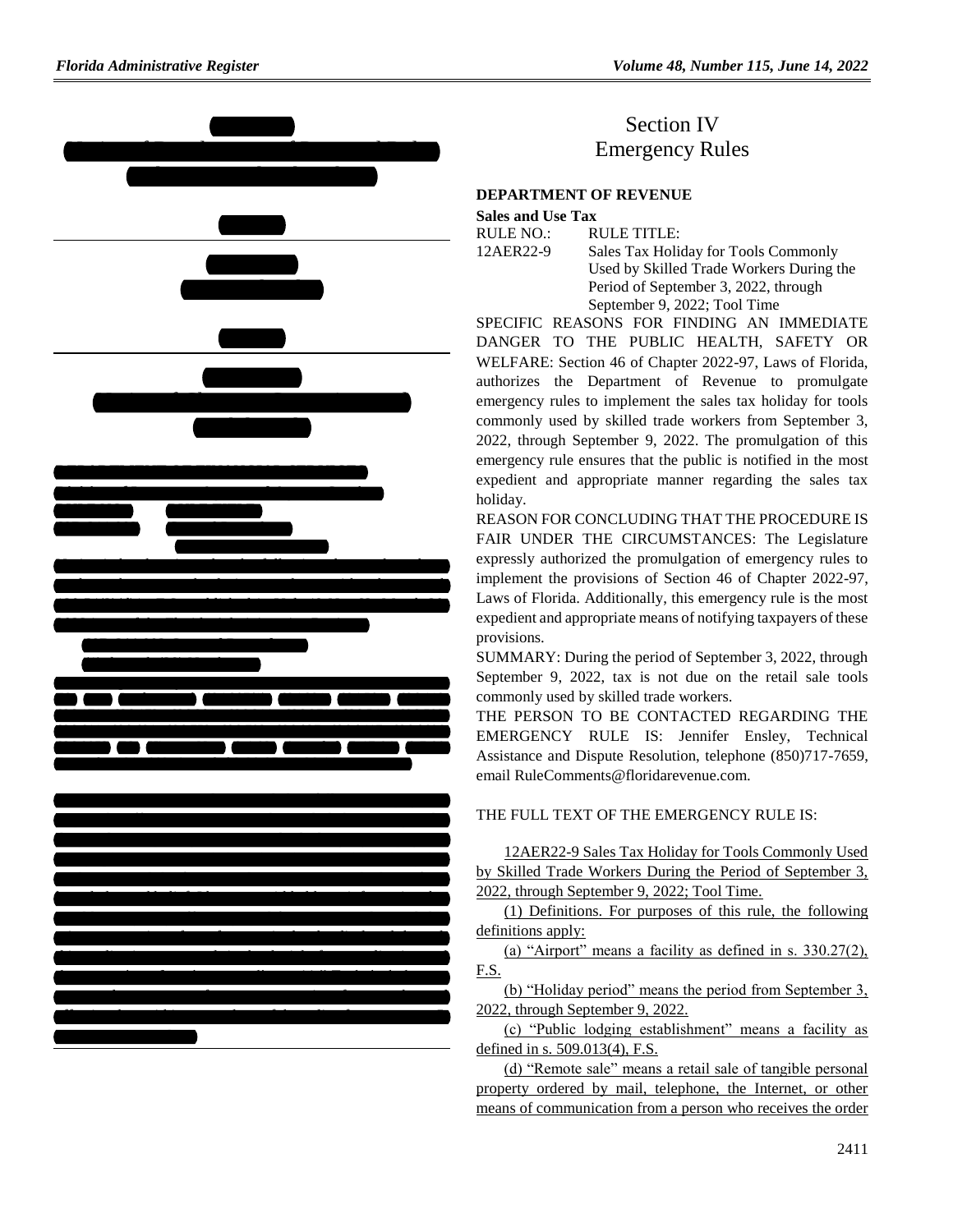outside of this state and transports the property or causes the property to be transported from any jurisdiction, including this state, to a location in this state. For purposes of this emergency rule, tangible personal property delivered to a location within this state is presumed to be used, consumed, distributed, or stored to be used or consumed in this state.

(e) "Theme park or entertainment complex" means a facility as defined in s. 509.013(9), F.S.

(2) During the holiday period, tax is not due on the retail sale of the following:

(a) Hand tools selling for \$50 or less per item.

(b) Power tools selling for \$300 or less per item.

(c) Power tool batteries selling for \$150 or less per item.

(d) Work gloves selling for \$25 or less per pair.

(e) Safety glasses selling for \$50 or less per pair, or the equivalent if sold in sets of more than one pair.

(f) Protective coveralls selling for \$50 or less per item.

(g) Work boots selling for \$175 or less per pair.

(h) Tool belts selling for \$100 or less per item.

(i) Duffle bags or tote bags selling for \$50 or less per item. (j) Toolboxes selling for \$75 or less per item.

(k) Toolboxes for vehicles selling for \$300 or less per item. (l) Industry textbooks and code books selling for \$125 or less per item.

(m) Electrical voltage and testing equipment selling for \$100 or less per item.

(n) LED flashlights selling for \$50 or less per item.

(o) Shop lights selling for \$100 or less per item.

(p) Handheld pipe cutters, drain opening tools, and plumbing inspection equipment selling for \$150 or less per item.

(3) The tax exemptions provided do not apply to sales within a theme park or an entertainment complex as defined in s. 509.013(9), F.S., within a public lodging establishment as defined in s. 509.013(4), F.S., or within an airport as defined in s. 330.27(2), F.S.

(4) Articles Normally Sold as a Unit. Articles that are normally sold as a unit must continue to be sold in that manner; they cannot be separately stated and sold as individual items in order to obtain the exemption.

(5) Sales of Sets Containing Both Exempt and Taxable Items. When exempt items are normally sold together with taxable merchandise as a set or single unit, the sales price of the set or single unit is subject to sales tax.

(6) Gift Cards.

(a) Eligible items purchased during the holiday period using a gift card will qualify for the exemption, regardless of when the gift card was purchased.

(b) Eligible items purchased after the holiday period using a gift card are taxable, even if the gift card was purchased during the holiday period.

(c) A gift card does not reduce the sales price of an item.

(7) Buy One, Get One Free or for a Reduced Price. The total price of items advertised as "buy one, get one free" or "buy one, get one for a reduced price" cannot be averaged in order for both items to qualify for the exemption.

(8) Exchanges.

(a) If a customer purchases an eligible item during the holiday period, then later exchanges the item for the same item (e.g., different size or different color), no tax will be due even if the exchange is made after the holiday period.

(b) If a customer purchases an eligible item during the holiday period, then later returns the item and receives credit towards the purchase of an item that did not qualify for the exemption, the new item purchased is subject to tax.

(9) Coupons, Discounts, and Rebates. The sales price of an item includes all consideration received by the retailer for that item. The price of an item is not limited to the amount paid by a customer.

(a) Manufacturer's coupons do not reduce the sales price of an item, because the retailer is reimbursed for the amount of any discount provided to a customer. Therefore, the amount of the reimbursement is included in the taxable sales price of an item.

(b) Store coupons, discounts, or rebates offered by the retail seller reduces the sales price of an item because it reduces the total amount received by the retail seller for the item.

(c) Rebates occur after the sale and do not affect the sales price of an item purchased.

(10) Returns. When a customer returns an item purchased during the sales tax holiday period and requests a refund or credit of tax the customer must produce a receipt or invoice showing tax was charged and paid on the original purchase of the item, or the retailer must have sufficient documentation to show tax was paid on the original purchase of the item.

(11) Rain Checks. Eligible items purchased during the holiday period using a rain check will qualify for the exemption regardless of when the rain check was issued. However, issuance of a rain check during the holiday period will not qualify an eligible item for the exemption if the item is purchased after the holiday period.

(12) Layaway Sales. A layaway sale is a transaction in which merchandise is set aside for future delivery to a customer who makes a deposit, agrees to pay the balance of the purchase price over a period of time, and receives the merchandise at the end of the payment period. Eligible items placed on layaway during the holiday period are tax exempt, even if final payment of the layaway is made after the holiday period. If a customer makes a final payment and takes delivery of the item during the holiday period, the eligible items are tax exempt.

(13) Remote Sales.